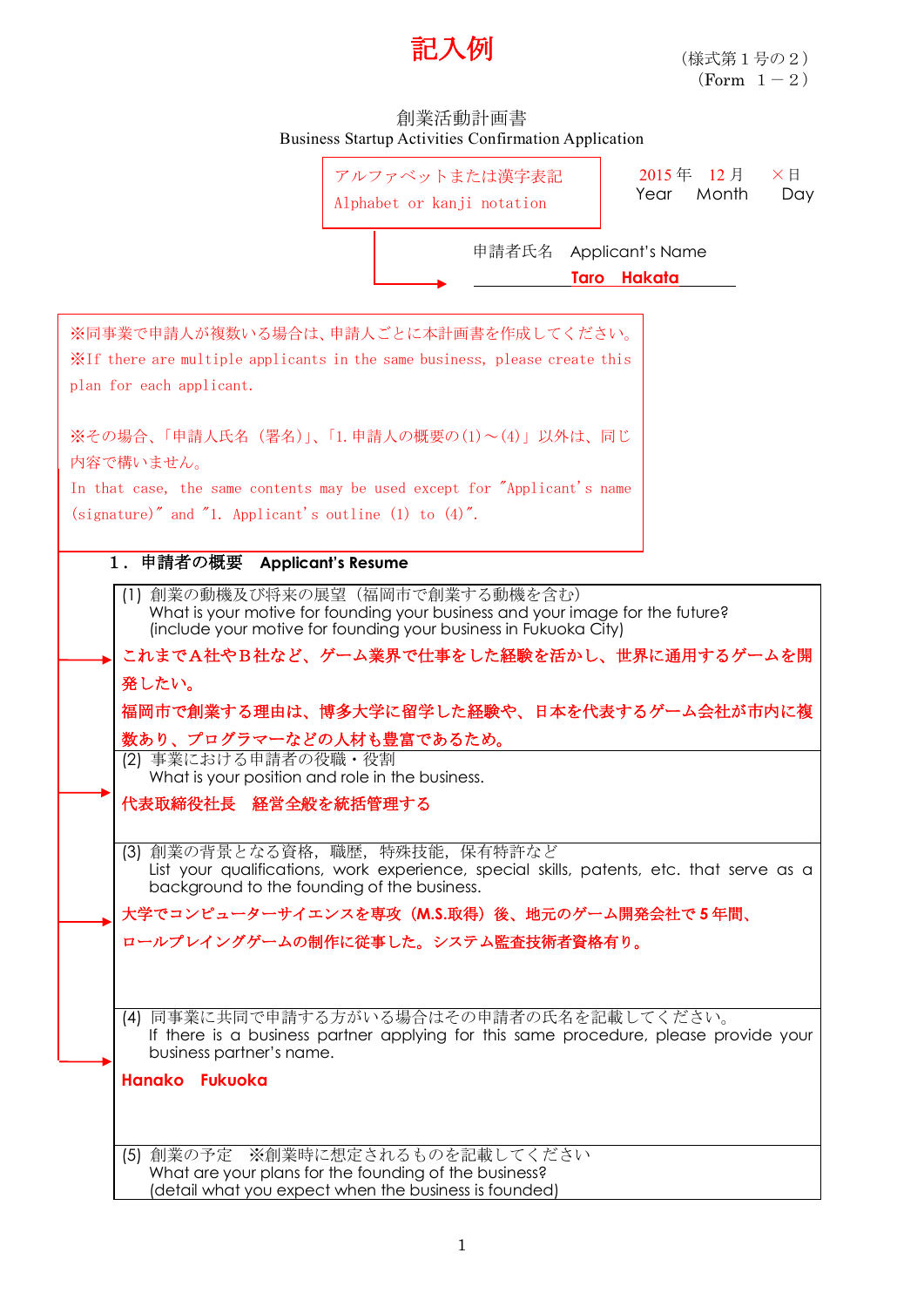| a 開業予定日<br><b>Founded Date</b>                                       | 2016年 5月 10日<br>Year: Month:<br>Date:<br>※法人登記日, 開業届出日など<br>(Date of Corporate Registration or Submission of Founding Notification,<br>etc.) |                                                                                                                            |  |                            |
|----------------------------------------------------------------------|----------------------------------------------------------------------------------------------------------------------------------------------|----------------------------------------------------------------------------------------------------------------------------|--|----------------------------|
| b 業 種<br>(該当する業種に〇を付<br>けてください)<br>Industry<br>(Circle what applies) | 知識創造型産業<br>環境・エネルギー関連産業                                                                                                                      | 健康・医療・福祉関連産業<br>Knowledge Creation Health, Medical, Welfare<br>物流関連業<br>Environment & Energy Industry Logistics Industries |  | 貿易関連産業<br>Trade            |
| c 提供する商品·<br>サービス<br>Products or<br>Services Provided                |                                                                                                                                              | スマートフォンゲームの企画、開発及び販売                                                                                                       |  |                            |
| d 事業所開設場所<br><b>Business</b> Office<br><b>Address</b>                | 福岡市中央区天神<br>Fukuoka City                                                                                                                     |                                                                                                                            |  |                            |
| e 資本金<br>(または自己資金)<br>Capital<br>Investments<br>(or Self Financing)  | 10,000千円<br>Thousand(s) of Yen                                                                                                               |                                                                                                                            |  |                            |
|                                                                      | 株主名<br>Name of<br>Shareholder                                                                                                                | 住所<br>Address                                                                                                              |  | 持分比率<br>Ownership<br>Ratio |
| f 株主構成<br>(持分比率)                                                     | <b>Taro Hakata</b>                                                                                                                           |                                                                                                                            |  | 60%                        |
| Shareholders<br>(Ownership Ratio)                                    | <b>Hanako</b><br><b>Fukuoka</b>                                                                                                              |                                                                                                                            |  | 40%                        |
|                                                                      |                                                                                                                                              | 合計:<br>Total                                                                                                               |  |                            |
| g 役員<br>※申請人以外                                                       | 氏名: John Henry<br>国籍: USA<br>Nationality<br>Name                                                                                             |                                                                                                                            |  |                            |
| Members of the<br><b>Board</b><br>(other than the<br>applicant)      | 役職:取締役<br>住所: <b>福岡市中央区天神×-××-×</b><br>Position<br>Address                                                                                   |                                                                                                                            |  |                            |
| h 従業員数<br>Number<br>of Employees                                     | 社員 0 名, パート・アルバイト 1 名, 計 1 名<br>Full Time: Part Time: 1997<br>Total: ______                                                                  |                                                                                                                            |  |                            |

## 2.事業の概要 **Business Outline**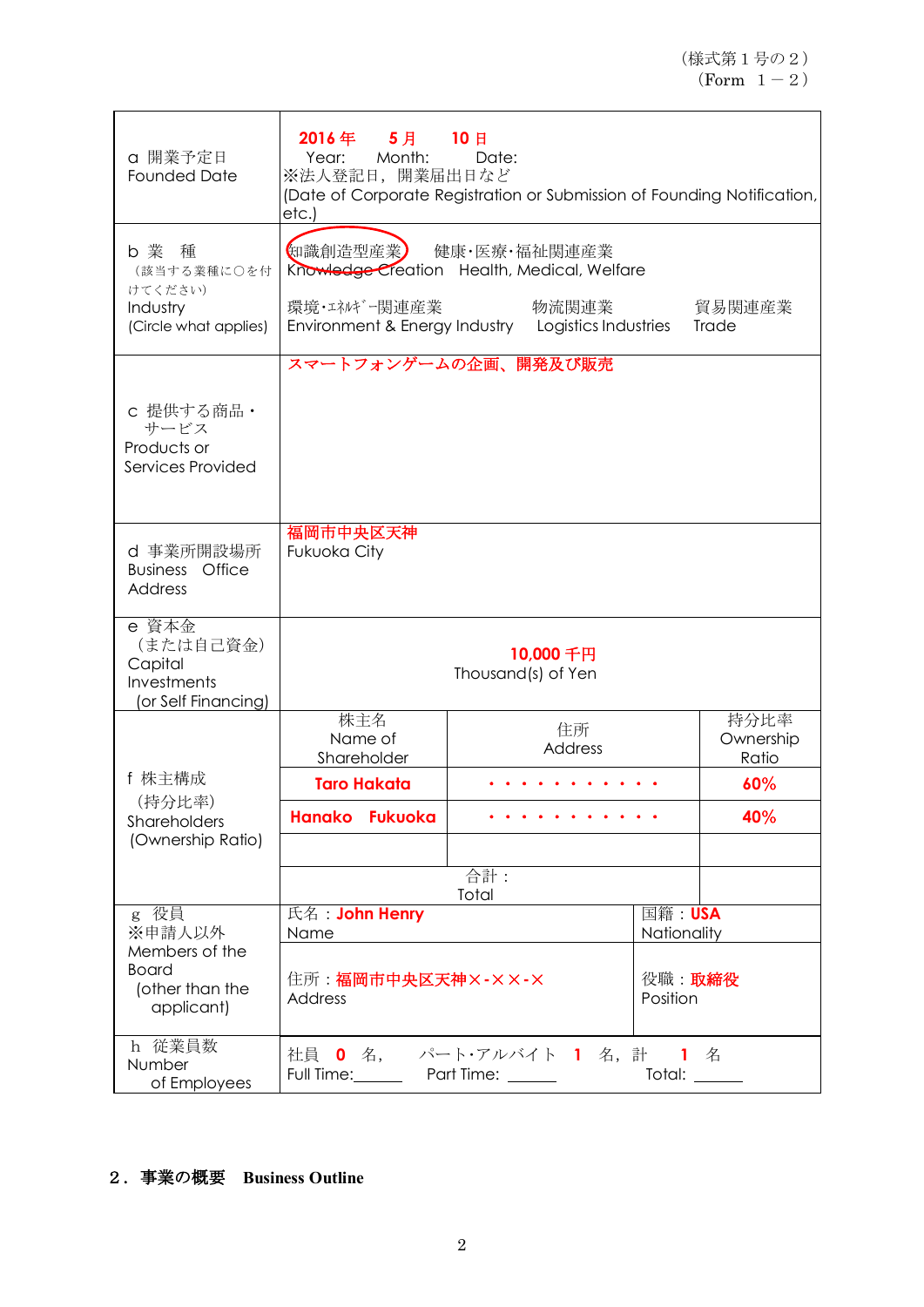| (1) 実施する事業の概要 (商品・サービスの概要)                                                             |
|----------------------------------------------------------------------------------------|
| Provide an outline of your business (products and services provided).                  |
| ○スマートフォンゲームアプリの企画、開発及び販売                                                               |
| キャラクター育成シュミレーションゲーム「スター誕生」の企画、開発及び運営。                                                  |
| ・ストーリーを進めたり、戦闘を重ねることでキャラクターを強化・育成する。また、ア                                               |
| イテム等(有料課金)を使って強化させることもできる。                                                             |
| ・育成したキャラクターは、インターネット上で、他のユーザーのキャラクターと競わせ                                               |
| ることもできる。                                                                               |
| その他ゲームアプリの企画、開発。                                                                       |
|                                                                                        |
| ○ゲームと連動したイベントの企画・運営                                                                    |
| ゲーム上で育成したキャラクターをユーザー同士で競わせるなどしたイベントを開催                                                 |
| (2) 商品・サービスの販売・提供方法 (販売先, 販売方法, 販売単価等)                                                 |
| How will you sell and provide your products/services? (sales route, sales method,      |
| unit price, etc.)                                                                      |
| ○販売先                                                                                   |
| ・スマホを所有する個人ユーザー(自社運営アプリ)、目標ユーザー3.7 万人(うち有料ユ                                            |
| ーザー数 3,900人)                                                                           |
| ・他のゲーム会社                                                                               |
| ○販売方法                                                                                  |
| ・インターネットで販売(自社運営アプリ)                                                                   |
| ・他のゲーム会社から企画、開発を受注                                                                     |
| ○販売単価                                                                                  |
| (自社運営アプリ)                                                                              |
| ・ゲームアプリ自体は無料で配布する。                                                                     |
| ・ゲーム内のアイテムを課金制にする。(平均ユーザー単価 2,700 円)                                                   |
| アイテムA: 200円                                                                            |
| アイテムB:100円                                                                             |
| (他社からの受注分)                                                                             |
| 当初は,他社から <b>3,000,000</b> 円/年の受託開発を見込む                                                 |
| (3) 製造元, 仕入先, 協力者や原価率, 原価の内訳                                                           |
| Provide details of your expected manufacturer, supplier, partners, cost of goods sold, |
| and % of cost.                                                                         |
|                                                                                        |
| ゲームアプリは自社で開発 ※事業が軌道に乗る3年後の想定                                                           |
| ・人件費 66,000,000 円                                                                      |
| ・広告費(雑誌掲載、テレビ CM 等)3,500,000 円                                                         |
| ・サーバー利用料 4,000,000円                                                                    |
| (4) 必要となる経営資源(事業資金,事務所,設備,ライセンス,従業員等)                                                  |
| What operational resources do you require? (capital, office, facilities, licenses,     |
| employees, etc.)                                                                       |
| ・ゲームアプリ開発スタッフ                                                                          |
| ・開発機材(PC や開発ソフトなど) <b>3,000,000</b> 円                                                  |
| ・事務所 <b>50 ㎡程度 家賃 60,000</b> 円                                                         |
| (5) 収益を上げることが可能な理由(革新的な技術・商品・サービス, ビジネスモデル等)                                           |
| Why will your business make profits?                                                   |
| (innovative technology, product, and services, or business model, etc.)                |
| ・スマホは25億台を超える勢いで世界に普及している情報端末であり、販売先(顧客)とな                                             |
| りうる                                                                                    |
| ・ゲーム会社在職中に、ヒット作を出した実績がある。                                                              |
| ・有名なアニメ等とコラボすることで、多くのユーザーを獲得できる。                                                       |
| ・ヒット作を生み出せば、ランニングコストが安く、収益が大きい。                                                        |
|                                                                                        |
|                                                                                        |

3.創業活動の工程表 **Scheduled of Startup Activities**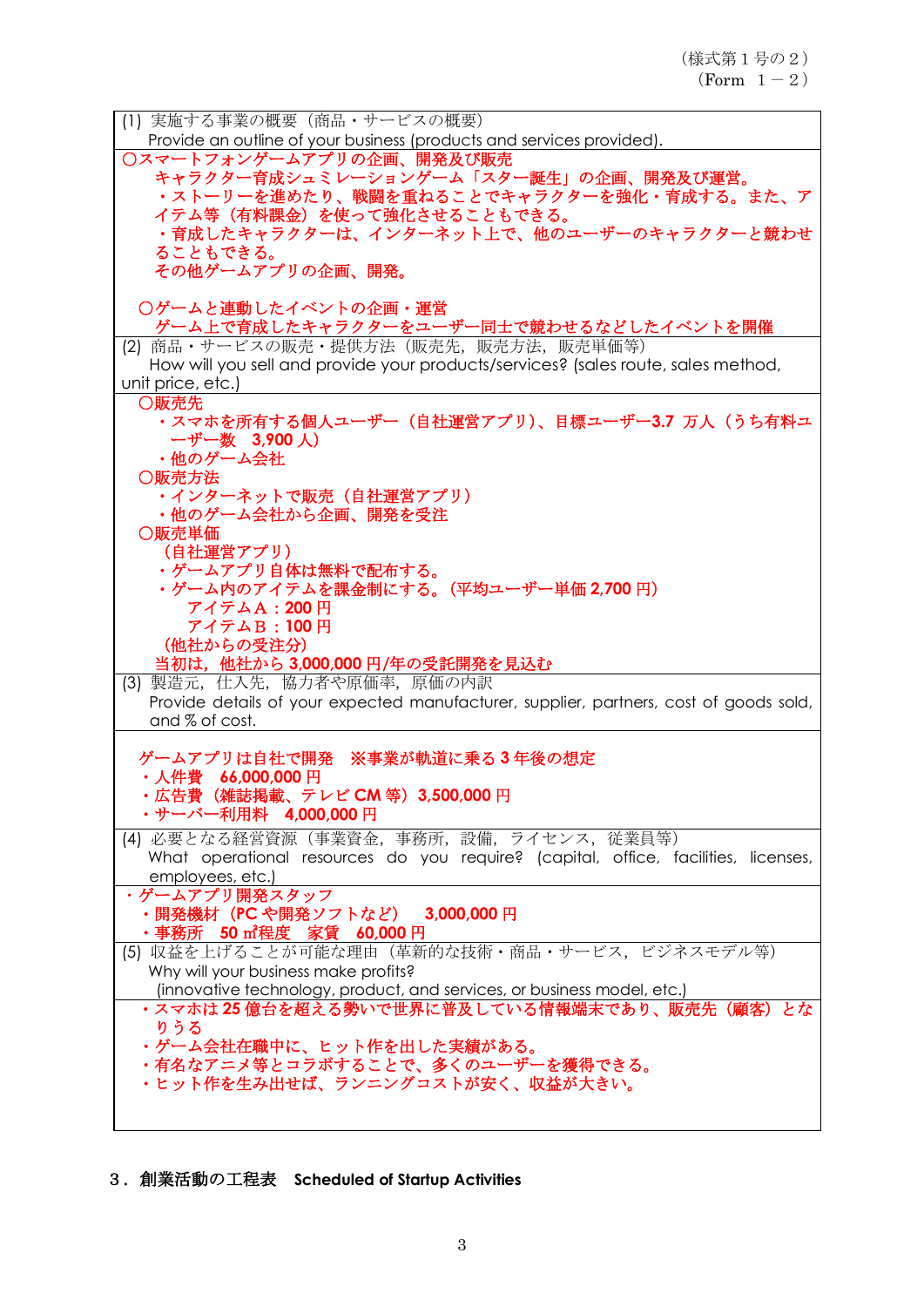$(Form 1-2)$ 

申請日以降,創業のために行う準備の状況を明らかにしてください。

(所持している資金,資金調達,投入する資金,事業所及び設備,従業員,販売先開拓,仕入 先/取引先,販売商品·サービス,許認可の資格取得,法人登記など)

Clearing state all preparations for business startup after the application date.

(current capital, raising capital, capital to be invested, office and facilities, employees, sales routes, suppliers & clients, sales of product and services, acquiring authorized qualifications, corporate registration, etc..)

| *Dates in   | 創業活動状況                                    | 必要経費              |
|-------------|-------------------------------------------|-------------------|
| (YY/MM)     | Scheduled Activities                      | Necessary Funds   |
|             | ·所持している資金 10,000,000 円のうち、創業活動            | ベータ版開発費           |
|             | における資金は7,200,000円。                        | 100,000円          |
| 申請時点        | ・開発用機器やソフトは既に購入済み                         |                   |
| At the time | •5月の創業に向けて金融機関から資金調達を予定                   | インターン求人費          |
| $\circ$ f   | ・キャラクター育成シュミレーションゲーム「スタ                   | 30,000円           |
| Application | 一誕生」のベータ版を開発中。<br>・プログラミングができる大学生のインターンシッ |                   |
|             |                                           |                   |
|             | プを募集中。<br>・ベータ版をリリース                      | ベータ版広報宣伝費         |
| 2016年1月     | ・インターンシップを雇用                              | 80,000円           |
| (1月目)       |                                           |                   |
|             |                                           | ベータ版運営費           |
| (Month 1)   |                                           | 50,000円           |
|             | •ベータテストの結果を集約し、正規版開発に着                    | インターン給与           |
| 2016年2月     | 手                                         | 150,000円          |
| (2月目)       | ・オフィス入居申し込み                               |                   |
|             | ・開発用機器購入                                  | 機器購入費             |
| (Month 2)   |                                           | 200,000円          |
| 2016年3月     | ・正規版開発                                    | インターン給与           |
|             | ・オフィスへの入居                                 | 180,000円          |
| (3月目)       | ・他のゲーム会社への営業活動                            |                   |
|             | ・社員の雇用を検討(インターンが有能であれば                    | オフィス賃料            |
| (Month 3)   | 採用)                                       | 60,000円           |
| 2016年4月     | ・正規版開発                                    | インターン給与           |
| (4月目)       | ・他のゲーム会社への営業活動                            | 200,000円          |
|             | ・法人設立申請準備                                 |                   |
| (Month 4)   |                                           | オフィス賃料            |
|             |                                           | 60,000円           |
|             | ・正規版開発                                    | 正規版開発費            |
| 2016年5月     | ・他のゲーム会社への営業活動                            | 150,000円          |
|             | ・社員雇用                                     |                   |
| (5月目)       | ・10日に法人登記を予定                              | インターン給与           |
|             |                                           | 100,000円          |
| (Month 5)   |                                           |                   |
|             |                                           | オフィス賃料<br>60,000円 |
|             |                                           |                   |
| 2016年6月     | · 経営·管理ビザの申請                              | 正規版広告宣伝費          |
| (6月目)       | ・キャラクター育成シュミレーションゲーム「スタ                   | 50,000円           |
|             |                                           |                   |
|             | 一誕生」の正規版をリリース                             | 正規版運営費            |
| (Month 6    | ・他のゲーム会社への営業活動                            | 80,000円           |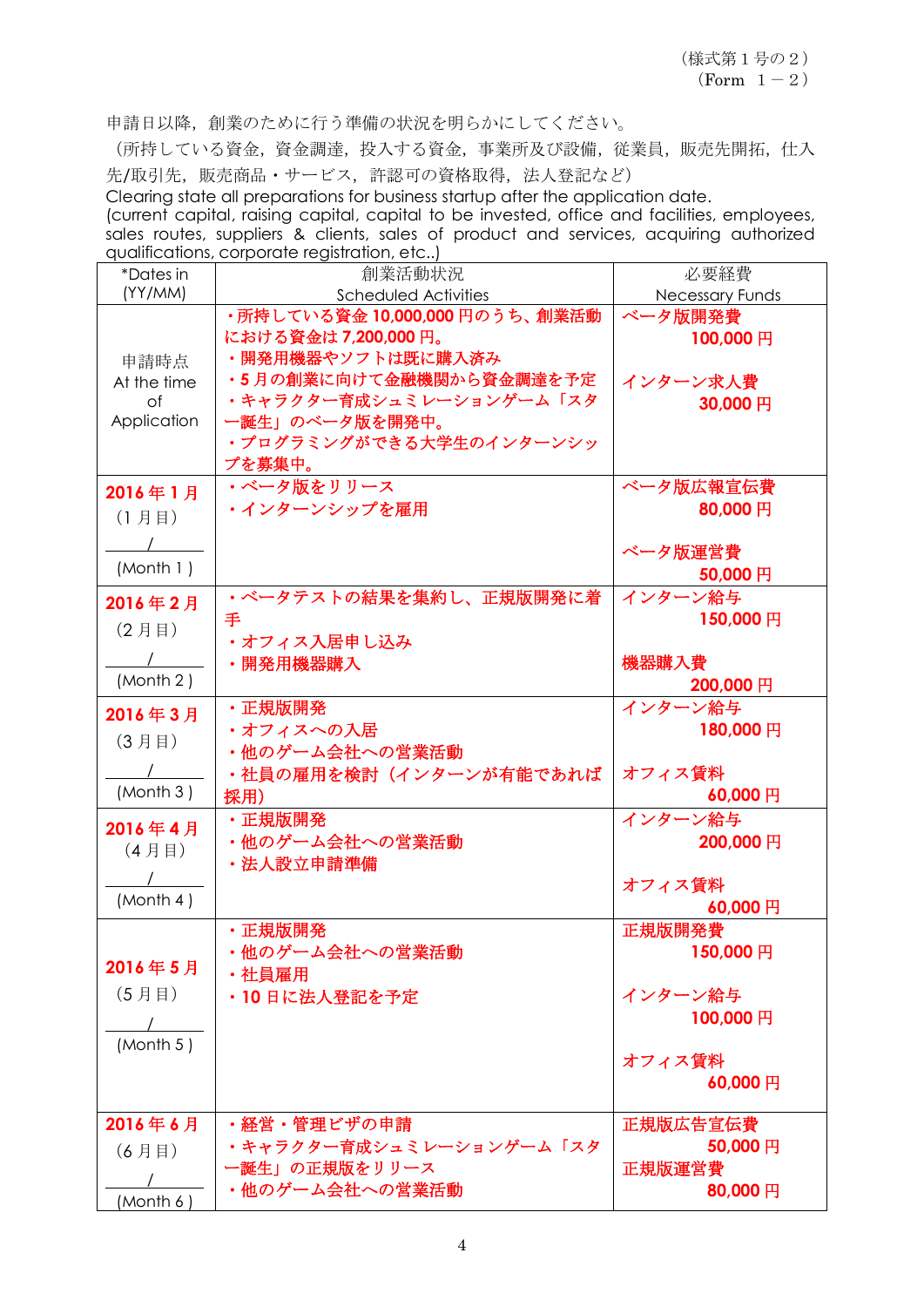(様式第1号の2)  $(Form 1-2)$ 

| ・状況に応じてアルバイトを募集 | 社員給与            |
|-----------------|-----------------|
|                 | 240,000円        |
|                 | オフィス賃料          |
|                 | $60,000$ $\Box$ |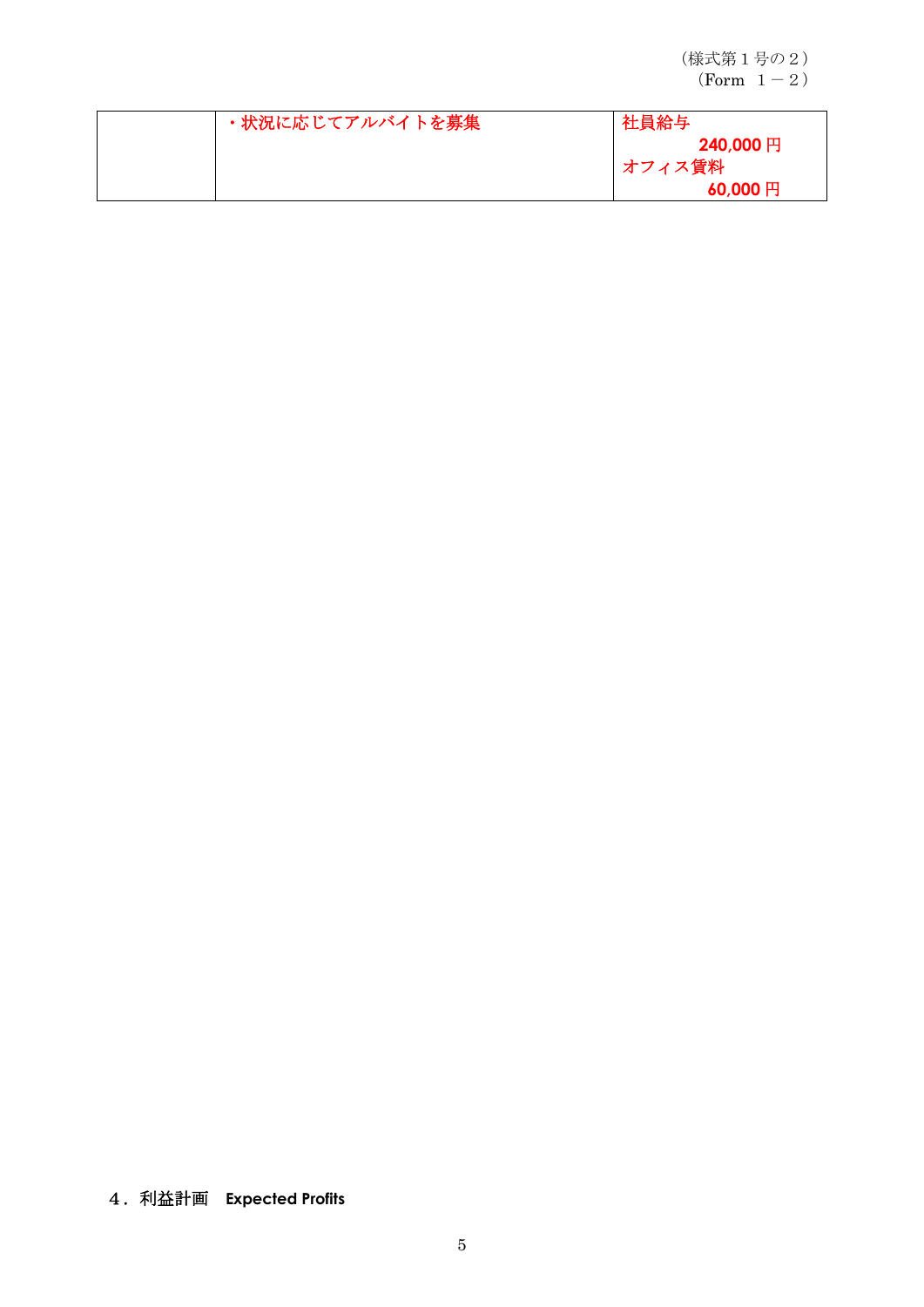(様式第1号の2)  $(Form 1-2)$ 

| 法人設立 (開業) 予定日<br>Corporate Founding<br>(expected date)                                             | 2016年5月10日 (予定) | $\sqrt{2}$ (expected)    | 単位:千円<br>unit: thousand(s) of<br>yen |
|----------------------------------------------------------------------------------------------------|-----------------|--------------------------|--------------------------------------|
| 決算期 ( 月末) 予定<br><b>Expected Fiscal Year</b><br>(end of month)                                      | 第1期<br>Year 1   | 第2期<br>Year <sub>2</sub> | 第3期<br>Year <sub>3</sub>             |
| a 売上高 Sales                                                                                        | 9,500           | 14,000                   | 19,170                               |
| スマホゲームアイ<br>テム課金                                                                                   | 6,500           | 11,200                   | 17,010                               |
| スマホゲーム企画、<br>開発(他社からの受<br>注)                                                                       | 3,000           | 2,800                    | 2,160                                |
| その他 Others                                                                                         |                 |                          |                                      |
| b 売上原価<br>(外注費など)<br>Costs of Goods Sold<br>(incl. subcontracting<br>costs, etc.)                  | 3,700           | 4,500                    | 7,100                                |
| プログラマー人件<br>費                                                                                      | 3,400           | 4,000                    | 6,600                                |
| 外注費                                                                                                | 300             | 500                      | 500                                  |
| その他 Other                                                                                          |                 |                          |                                      |
| c 売上総利益 (a-b)<br>Gross Profit on Sales                                                             | 5,800           | 9,500                    | 12,070                               |
| d販管費及び一般管理費<br>Sales, General and<br>Administrative Expenses<br>and General<br>Management Expenses | 6,100           | 7,700                    | 8,700                                |
| 広告宣伝費                                                                                              | 1,500           | 2,500                    | 3,500                                |
| サーバー利用料                                                                                            | 4,000           | 4,000                    | 4,000                                |
| 地代家賃                                                                                               | 600             | 1,200                    | 1,200                                |
| その他 Other                                                                                          |                 |                          |                                      |
| e営業利益 (c-d)<br><b>Operating Profit</b>                                                             | $-300$          | 1,800                    | 3,370                                |
| f 税引後利益<br>Profit After Taxes                                                                      | $-300$          | 1,260                    | 2,359                                |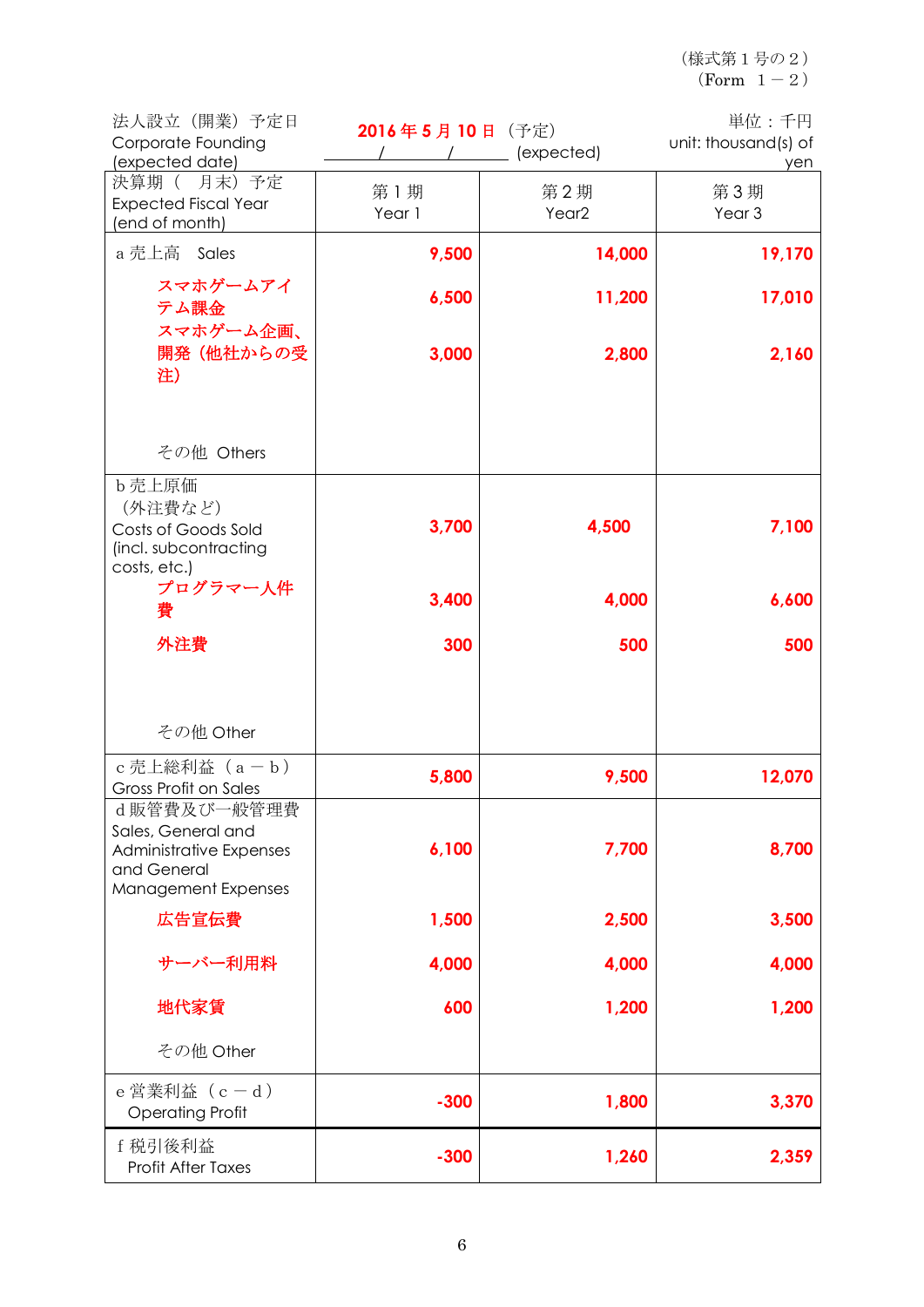## 5.資金計画 **Capital Planning**

| 法人設立 (開業) 予定日                              | 2016年5月10日 (予定)            |                          |
|--------------------------------------------|----------------------------|--------------------------|
| Corporate Founding (expected date):        |                            | (expected)               |
| 開業時の手持ち資金(現金預金残高)                          | <b>6,090,000 円</b> (予定)    | 単位:千円                    |
| Capital at Time of Founding (cash balance) | $\angle$ $\angle$ $\angle$ | (expected)               |
|                                            |                            | unit: thousand(s) of yen |

| 決算期 (5月末) 予定                           |                                                                                           | 第1期    | 第2期               | 第3期               |
|----------------------------------------|-------------------------------------------------------------------------------------------|--------|-------------------|-------------------|
| <b>Expected Fiscal Year</b>            |                                                                                           | Year 1 | Year <sub>2</sub> | Year <sub>3</sub> |
| (end of month)                         |                                                                                           |        |                   |                   |
| 資<br>金<br>使<br>途<br>Use of<br>Capital  | 不動産 (土地, 建物,<br>敷金等)<br>Real Estate (Land,<br><b>Building, Security</b><br>Deposit, etc.) |        | 600               |                   |
|                                        | 設備 (機器,備品等)<br>Facility (Machinery<br>and<br>Equipment, etc.)                             | 400    | 500               | 600               |
|                                        | 借入金返済<br>Repayment<br>Of Loan                                                             |        |                   |                   |
|                                        | その他<br>Other                                                                              | 200    | 250               | 300               |
| 資<br>金<br>調<br>達<br>Raising<br>Capital | 今期の利益<br>Profit                                                                           | $-300$ | 1,260             | 2,359             |
|                                        | 減価償却費<br>Deprecation                                                                      | 50     | 100               | 250               |
|                                        | 新規借入金<br>New Loan                                                                         |        |                   |                   |
|                                        | 自己資金繰入<br>Transfer<br>Of Personal Capital                                                 | 6,090  |                   |                   |
|                                        | その他<br>Other                                                                              |        |                   |                   |
| 差引<br>(Cash Balance)                   | (現金預金残高)<br>Remaining Capital<br><b>Balance</b>                                           | 5,240  | 5,250             | 6,959             |